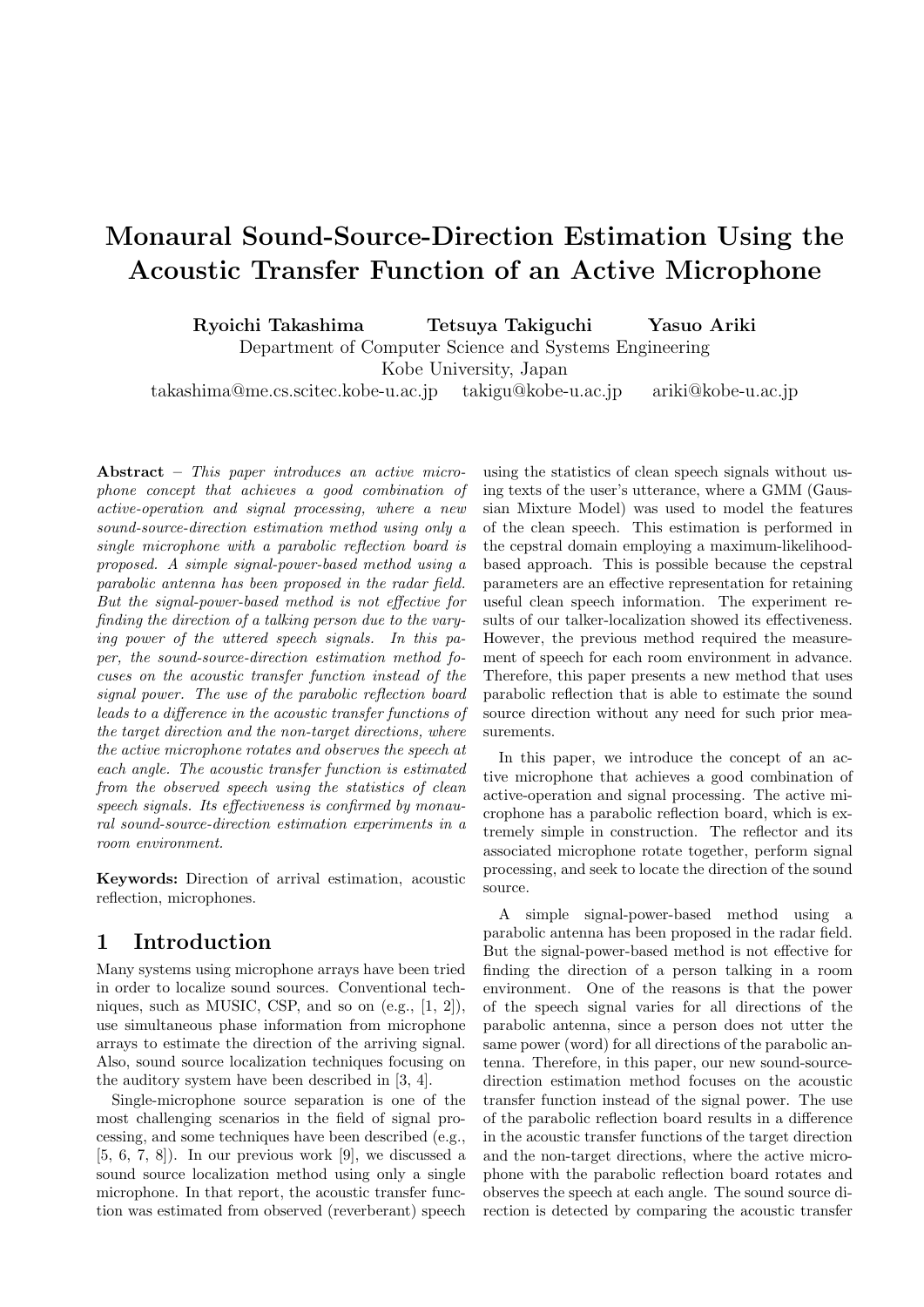functions observed at each angle, which are estimated from the observed speech using the statistics of clean speech signals. Its effectiveness is confirmed by soundsource-direction estimation experiments in a room environment.

### **2 Active microphone**

#### **2.1 Parabolic reflection board**

In this paper, an active microphone with a parabolic reflection board is introduced for estimation of sound source direction, where the reflection board has the shape of a parabolic surface. Under the assumption of the plane wave, any line (wave) parallel to the axis of the parabolic surface is reflected toward the focal point. On the other hand, if the sound source is not located at 90 degrees (in front of the parabolic surface), no reflection wave will travel toward the focal point. Therefore, the use of the parabolic reflection board will be able to give us the difference in the acoustic transfer function between the target direction and the non-target directions.

#### **2.2 Signal observed using parabolic reflection**

Next, we consider the signal observed using parabolic reflection [11]. In [11], a simple signal-power-based method using a parabolic reflection board has been described. Its effectiveness has been confirmed on white noise signals, but the signal-power-based method was not effective for finding the direction of a talking person due to the varying power of the uttered speech signals.

As shown in Figure  $1(a)$ , when the sound source is located directly in front of the parabolic surface and there is no background noise, the observed signal at the focal point at time  $t$  can be expressed by the addition of the waves arriving at the focal point directly (direct wave) and those arriving at the focal point after being reflected by the parabolic surface (reflection waves):

$$
o(t) = x_0(t) + \sum_{m=1}^{M} x_m(t)
$$
 (1)

where  $o(t)$ ,  $x_0$  and  $x_m$   $(m = 1, \dots, M)$  are observed sound, direct sound and reflection sound, respectively. Based on the property of a parabola, the time difference to the focal point between the direct and reflection waves is constant without depending on m. Therefore, (1) can be written as

$$
o(t) = s(t) * h_0(t) + \sum_{m=1}^{M} s(t - \tau) * h_m(t)
$$
 (2)

where  $s(t)$  and  $\tau$  are clean speech and the time difference, respectively.  $h_0$  is the acoustic transfer function of a direct wave and  $h_m$  is that of a reflection wave.



Figure 1: (a) Observed signal at the focal point, where the input signal is coming from directly in front of the parabolic surface. (b) Active microphone with parabolic reflection.

By applying the short-term Fourier transform, the observed spectrum at frame  $n$  is given by

$$
O(\omega; n)
$$
  
\n
$$
\approx S(\omega; n) \cdot (H_0(\omega; n) + e^{-j2\pi\omega\tau} \cdot \sum_{m=1}^M H_m(\omega; n))
$$
  
\n
$$
= S(\omega; n) \cdot (H_p(\omega; n) + H_r(\omega; n)). \qquad (3)
$$

Here  $H_p$  is the acoustic transfer function of the direct sound that is not influenced by parabolic reflection.  $H_r$  is the acoustic transfer function resulting from parabolic reflection.

On the other hand, when the sound source is not located in front of the parabolic surface, parabolic reflection does not influence the acoustic transfer function since no reflection waves will travel toward the focal point:

$$
O(\omega; n) \approx S(\omega; n) \cdot H_0(\omega; n) = S(\omega; n) \cdot H_p(\omega; n). \quad (4)
$$

#### **2.3 Estimation of sound source direction**

As shown in Figure 1(b), a new active microphone with a parabolic reflection board was constructed with the microphone located at the focal point. In order to obtain the signal observed at each angle, the angle of the microphone was changed manually in research carried out for this paper. Then, from equations (3) and (4), the spectrum of the signal observed at a microphone angle  $\theta$  can be expressed as

$$
O_{\theta}(\omega; n) \approx S_{\theta}(\omega; n) \cdot H_{\theta}(\omega; n)
$$
  
\n
$$
H_{\theta}(\omega; n) = \begin{cases} H_p(\omega; n) + H_r(\omega; n) & (\theta = \hat{\theta}) \\ H_p(\omega; n) & (\theta \neq \hat{\theta}) \end{cases}
$$
 (5)

where  $S_{\theta}$  and  $H_{\theta}$  are spectra of clean speech and acoustic transfer function at the angle  $\theta$  and  $\hat{\theta}$  is the sound source direction. Assuming  $H_p$  is nearly constant for each angle, when the active microphone does not face the sound source, the value of  $H_{\theta}$  will be almost the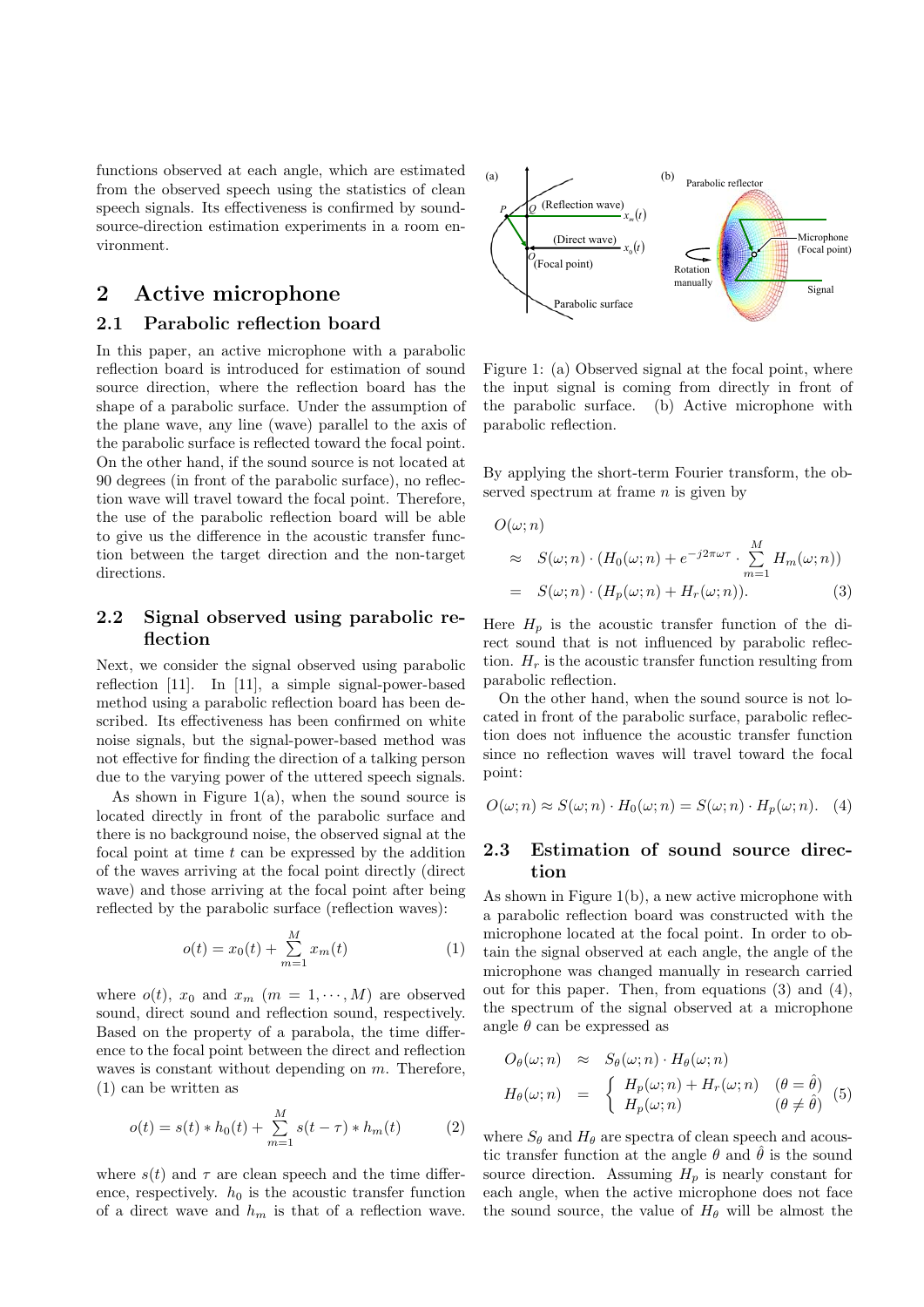same for every non-target directions. On the other hand, the only condition under which  $H_{\theta}$  will have a different value from that obtained at the other angles is when the active microphone faces the sound source.

Therefore, the sound source direction can be estimated by selecting the direction whose the acoustic transfer function is the farthest from the acoustic transfer functions of other directions:

$$
\hat{\theta} = \underset{i}{\operatorname{argmax}} \sum_{j} (\bar{H}_i - \bar{H}_j)^2 \tag{6}
$$

where i and j are the angle of microphone, and  $\bar{H}$  is the expectation of H. Actually, in this research, the cepstrum of acoustic transfer function is used to calculate this equation. In the next section, we will describe how to estimate  $H_i$  from observed speech signals.

# **3 Estimation of the acoustic transfer function**

In our previous work [9], we proposed a method to estimate the acoustic transfer function from the reverberant speech (any utterance) using the clean-speech acoustic model, where a GMM is used to model the feature of the clean speech. The clean speech GMM enables us to estimate the acoustic transfer function from the observed speech without needing to have texts of the user's utterance (text-independent estimation). However, because an active microphone with parabolic reflection board was not used, the previous method required the measurement of speech for each room environment in advance in order to be able to determine the direction of a talking person. In this paper, we can estimate the sound source direction without any need for prior measurements by information fusion of an active microphone and an estimation of an acoustic transfer function.

#### **3.1 Cepstrum representation of reverberant speech**

The observed signal (reverberant speech),  $o(t)$ , in a room environment is generally considered as the convolution of clean speech and acoustic transfer function. The spectral analysis of the acoustic modeling is generally carried out using short-term windowing. Therefore, the observed spectrum is approximately represented by  $O(\omega; n) \approx S(\omega; n) \cdot H(\omega; n)$ , where the length of the acoustic transfer function may be greater than that of the window. Here  $O(\omega; n)$ ,  $S(\omega; n)$ , and  $H(\omega; n)$  are the short-term linear spectra in the analysis window  $n$ .

Cepstral parameters are an effective representation for retaining useful speech information in speech recognition. Therefore, we use the cepstrum for acoustic modeling necessary to estimate the acoustic transfer function. The cepstrum of the observed signal is given by the inverse Fourier transform of the log spectrum:

$$
O_{cep}(d;n) \approx S_{cep}(d;n) + H_{cep}(d;n)
$$
\n(7)

where  $O_{cep}$ ,  $S_{cep}$ , and  $H_{cep}$  are cepstra for the observed signal, clean speech signal, and acoustic transfer function, respectively. As shown in equation  $(7)$ , if O and S are observed, H can be obtained by

$$
H_{cep}(d;n) \approx O_{cep}(d;n) - S_{cep}(d;n). \tag{8}
$$

However  $S$  cannot be observed actually. Therefore  $H$ is estimated by maximizing the likelihood (ML) of observed speech using clean-speech GMM.

#### **3.2 Maximum-likelihood-based parameter estimation**

The sequence of the acoustic transfer function in  $(8)$  is estimated in an ML manner [10] by using the expectation maximization (EM) algorithm, which maximizes the likelihood of the observed speech:

$$
\hat{H} = \underset{H}{\operatorname{argmax}} \Pr(O|H, \lambda_S). \tag{9}
$$

Here,  $\lambda$  denotes the set of GMM parameters of the clean speech, while the suffix S represents the clean speech in the cepstral domain. The GMM of clean speech consists of a mixture of Gaussian distributions.

$$
\lambda_S = \{ w_k, N(\mu_k^{(S)}, \sigma_k^{(S)^2}) \}, \quad \sum_k w_k = 1 \tag{10}
$$

where  $w_k$ ,  $\mu_k$  and  $\sigma_k^2$  are the weight coefficient, mean vector and variance vector (diagonal covariance matrix) of the k-th mixture component, respectively. Those parameters are estimated by EM (Expectation-Maximization) algorithm using a clean speech database.

The estimation of the acoustic transfer function in each frame is performed in a maximum likelihood fashion by using the EM algorithm. The EM algorithm is a two-step iterative procedure. In the first step, called the expectation step, the following auxiliary function Q is computed.

$$
Q(\hat{H}|H)
$$
  
=  $E[\log \Pr(O, c | \hat{H}, \lambda_S)|H, \lambda_S]$   
=  $\sum_c \frac{\Pr(O, c | H, \lambda_S)}{\Pr(O | H, \lambda_S)} \cdot \log \Pr(O, c | \hat{H}, \lambda_S)$  (11)

Here c represents the unobserved mixture component labels corresponding to the observation sequence O.

The joint probability of observing sequences  $O$  and  $c$ can be calculated as

$$
\Pr(O, c | \hat{H}, \lambda_S) = \prod_{n^{(v)}} w_{c_{n^{(v)}}} \Pr(O_{n^{(v)}} | \hat{H}, \lambda_S)
$$
 (12)

where w is the mixture weight and  $O_{n(v)}$  is the cepstrum at the *n*-th frame for the *v*-th training data (observation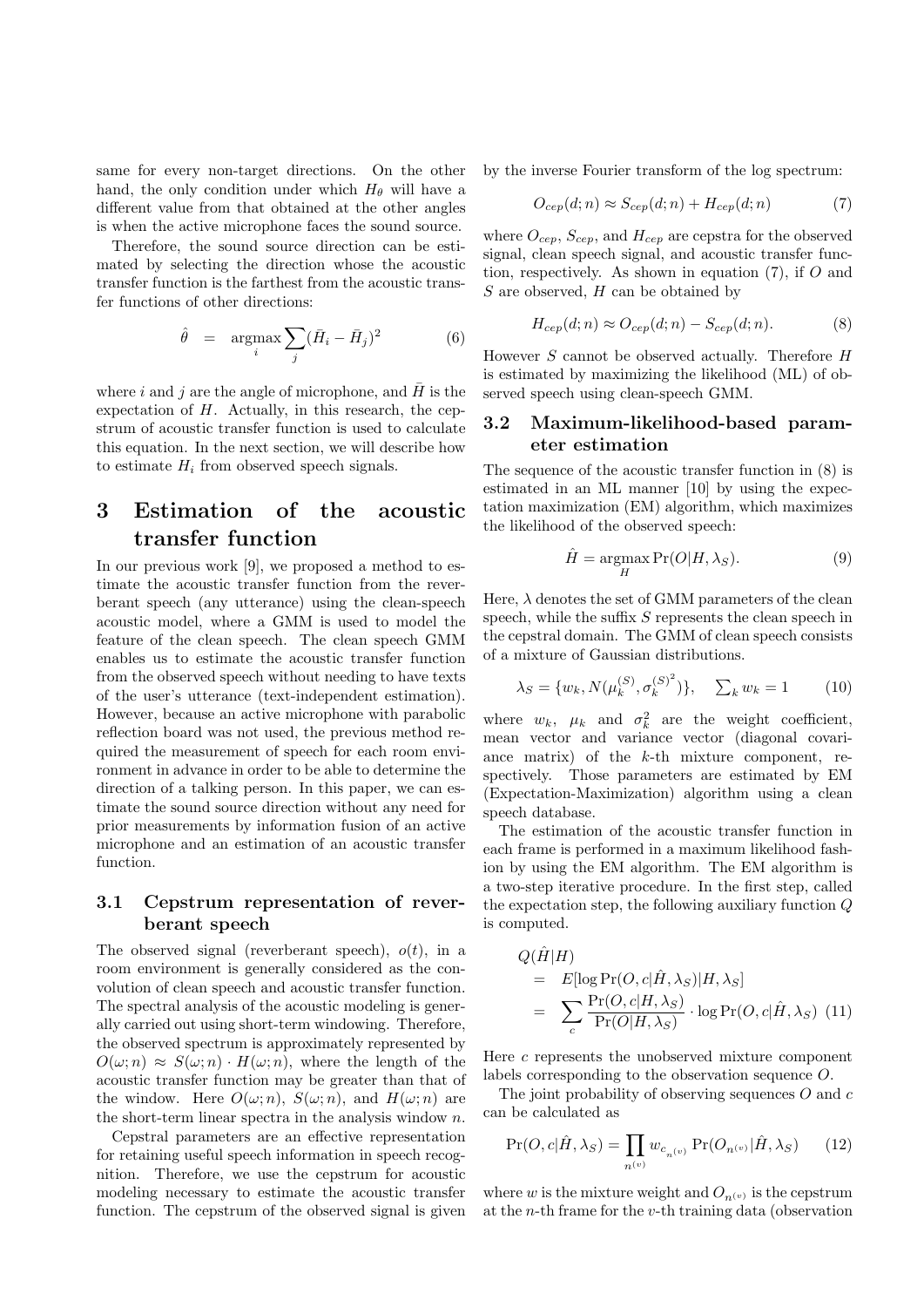data). Since we consider the acoustic transfer function as additive noise in the cepstral domain, the mean to mixture k in the model  $\lambda_{\Omega}$  is derived by adding the acoustic transfer function. Therefore, equation (12) can be written as

$$
\Pr(O, c | \hat{H}, \lambda_S) = \prod_{n^{(v)}} w_{c_{n^{(v)}}} \cdot N(O_{n^{(v)}}; \mu_{k_{n^{(v)}}}^{(S)} + \hat{H}_{n^{(v)}}, \ \Sigma_{k_{n^{(v)}}}^{(S)}) \ (13)
$$

where  $N(O; \mu, \Sigma)$  denotes the multivariate Gaussian distribution. It is straightforward to derive that

$$
Q(\hat{H}|H) = \sum_{k} \sum_{n^{(v)}} \Pr(O_{n^{(v)}}, c_{n^{(v)}} = k|\lambda_S) \log w_k
$$
  
+ 
$$
\sum_{k} \sum_{n^{(v)}} \Pr(O_{n^{(v)}}, c_{n^{(v)}} = k|\lambda_S)
$$
  
log 
$$
N(O_{n^{(v)}}; \mu_k^{(S)} + \hat{H}_{n^{(v)}}, \Sigma_k^{(S)})
$$
 (14)

Here  $\mu_k^{(S)}$  and  $\Sigma_k^{(S)}$  are the k-th mean vector and the (diagonal) covariance matrix in the clean speech GMM, respectively. It is possible to train those parameters by using a clean speech database. Next, we focus only on the term involving H.

$$
Q(\hat{H}|H) = -\sum_{k} \sum_{n} \gamma_{k}(n) \sum_{d=1}^{D} \left\{ \frac{1}{2} \log(2\pi)^{D} \sigma_{k,d}^{(S)^{2}} + \frac{(O(d;n) - \mu_{k,d}^{(S)} - \hat{H}(d;n))^{2}}{2\sigma_{k,d}^{(S)^{2}}} \right\}
$$
(15)

$$
\gamma_k(n) = \Pr(O(n), k | \lambda_S) \tag{16}
$$

Here  $O(n)$  is the cepstrum at the *n*-th frame for observed speech data.  $D$  is the dimension of the  $O(n)$ , and  $\mu_{k,d}^{(S)}$  and  $\sigma_{k,d}^{(S)}$  are the d-th mean value and the  $d$ -th diagonal variance value of the  $k$ -th component in the clean speech GMM, respectively.

The maximization step (M-step) in the EM algorithm becomes "max  $Q(\hat{H}|H)$ ". The re-estimation formula can, therefore, be derived, knowing that  $\partial Q(\hat{H}|H)/\partial\hat{H}=0$  as

$$
\hat{H}(d;n) = \frac{\sum_{k} \gamma_{k}(n) \frac{O(d;n) - \mu_{k,d}^{(S)}}{\sigma_{k,d}^{(S)^{2}}}}{\sum_{k} \frac{\gamma_{k}(n)}{\sigma_{k,d}^{(S)^{2}}}}.
$$
(17)

Therefore, the sound source direction is estimated by equation (6) using cepstral vector  $\hat{H}(d; n)$  to calculate  $\bar{H}_i$  or  $\bar{H}_i$ .

## **4 Experiment**

#### **4.1 Experiment conditions**

The direction estimation experiment was carried out in a real room environment. The parabolic reflection





Figure 2: Performance of an active microphone with a parabolic reflection board

microphone shown in Figure 1 was used for the experiments. The diameter was 24 cm, and the distance of the focal point was 9 cm. The microphone located at the focal point is an omnidirectional type (SONY ECM-77B). The target sound source was located at 90 degrees and 2 m from the microphone. The angle of the parabolic reflection microphone was changed manually from 30 degrees to 150 degrees in increments of 20 degrees. Then the acoustic transfer function of the target signal at each angle was estimated for the following speech length: 0.5, 1.0, 1.5, 2.0, 2.5, and 3.0 seconds. The size of the recording room was about 6.3 m  $\times$  7.2 m (width  $\times$  depth).

The speech signal was sampled at 12 kHz, and windowed with a 32-msec Hamming window every 8 msec. The clean speech GMM was trained by using 50 sentences (spoken by a female) in the ASJ Japanese speech database. The trained GMM has 64 Gaussian mixture components. Then 2nd-order MFCCs (Mel-Frequency Cepstral Coefficients) were used as feature vectors.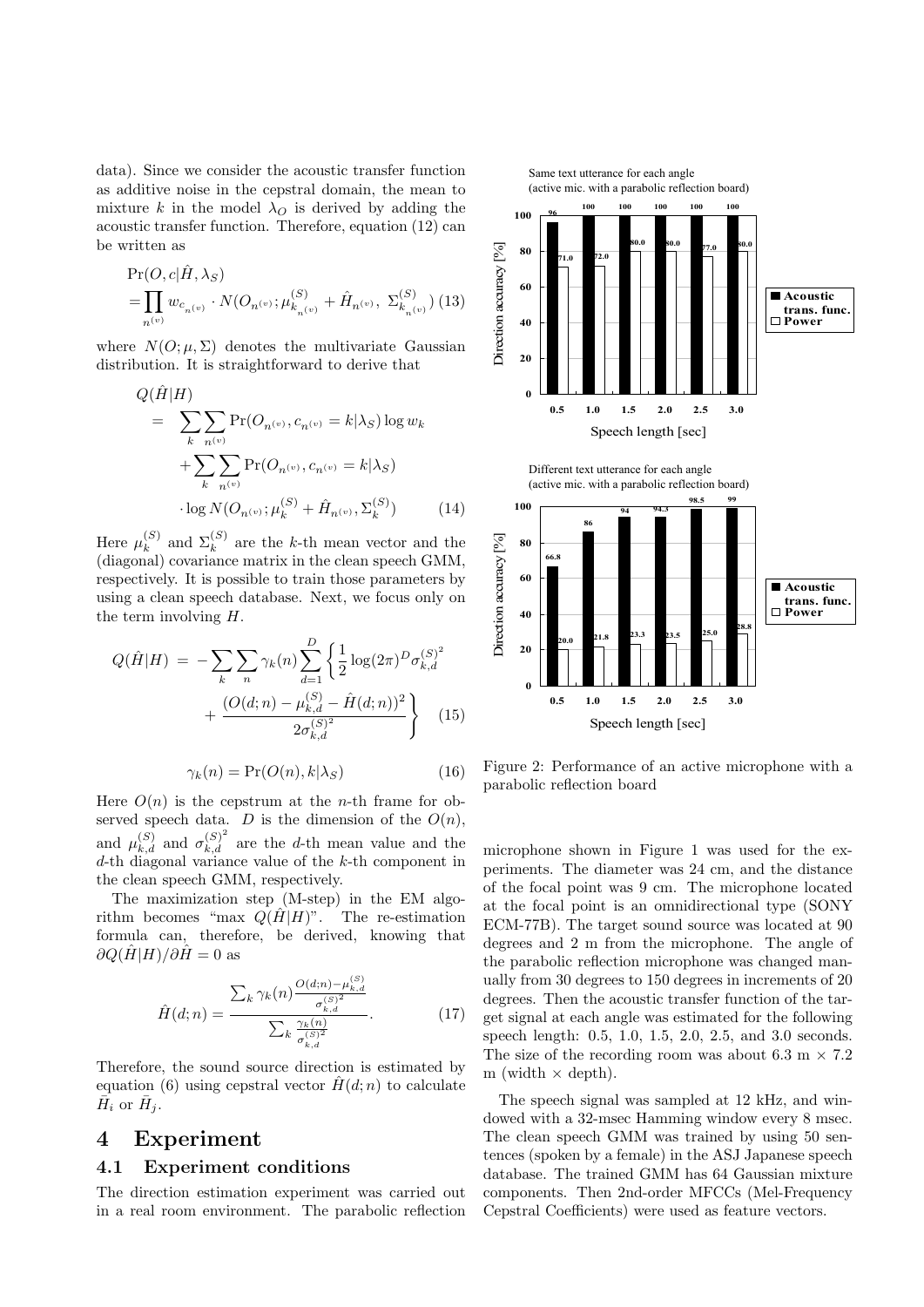Same text utterance for each angle (shotgun mic.)



Different text utterance for each angle (shotgun mic.)



Figure 3: Performance of a shotgun microphone without a parabolic reflection board



Figure 4: Mean values of the acoustic transfer functions for the shotgun microphone

#### **4.2 Experiment results**

Figure 2 shows the performance of the direction accuracy using the acoustic transfer function estimated in various speech length, and the performance is compared to the power-based technique. The top figure shows the accuracy for the same text utterance at each angle of the active microphone, and the bottom figure shows the accuracy for a different text utterance at each angle of the active microphone. As shown in the top figure,

the performance for both the techniques based on the power and the acoustic transfer function is high. But the possibility of the same text utterance at each angle of the active microphone will be very small in a real environment.

In the bottom portion of Figure 2, we can see that the performance of the power-based technique degrades drastically when the utterance text differs at each angle of the active microphone, because the power of the speech signal varies for all directions of the active microphone. On the other hand, the performance of the new method based on the acoustic transfer function is high, even for the different text utterance. This is because the new method uses the information of the acoustic transfer function, which depends on the direction of the active microphone only and does not depend on the utterance text. Also, we can see that the shorter the speech length for each angle is, the more the direction accuracy decreases. One of the reasons is that the statistics for the observed speech is not readily available if not enough samples are used to estimate the acoustic transfer function.

Figure 3 shows the performance of a shotgun microphone (SONY ECM-674) without a parabolic reflection board. The power-based method can provide good performance for the same text utterance at each angle of the shotgun microphone due to the directivity of the shotgun microphone, but the performance degrades when the utterance text differs at each angle of the shotgun microphone. On the other hand, the performance of the new method based on the acoustic transfer function is even lower. The directivity of the shotgun microphone changes drastically as the soundsource direction changes from the front direction to the side directions of the shotgun microphone, and as a result, the acoustic transfer function that is farthest from all the other acoustic transfer functions becomes to be that at 30 or 150 degrees in equation (6). The mean values of all acoustic transfer functions are plotted in Figure 4, where the acoustic transfer function is computed by (8) using true clean speech signal,  $S_{cep}(d; n)$ , and then the mean values are computed. As shown in Figure 4, we can see that the acoustic transfer function that is farthest from all the other acoustic transfer functions is that at 30 or 150 degrees.

Figure 5 and Figure 6 show the plot of acoustic transfer function for 300 segments of observed speech for the case of the active microphone. In Figure 5, the acoustic transfer function  $H_{sub}$  was computed by (8) using true clean speech signal,  $S_{cep}(d; n)$ . On the other hand, in Figure 6, the acoustic transfer function  $H_{est}$ was estimated by  $(17)$  using only the statistics of clean speech GMM. As shown in Figure 5, when the active microphone does not face the sound source,  $H_{sub}$  is distributed in almost the same place. And  $H_{sub}$  of the sound source direction is distributed away from the  $H_{sub}$  of other directions. In Figure 6, though the dis-